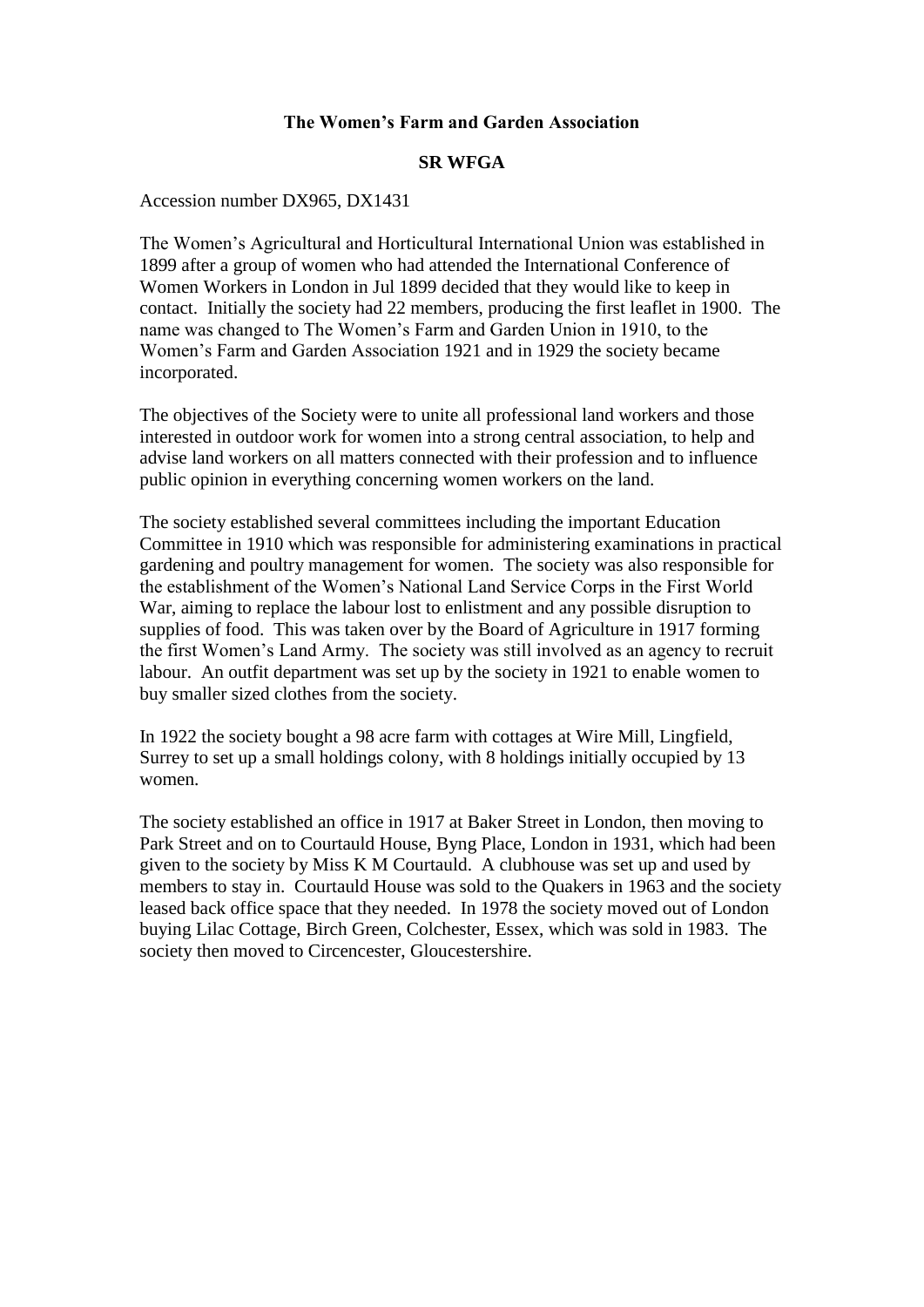| <b>SR WFGA/A</b> | <b>Minutes</b>                                         |
|------------------|--------------------------------------------------------|
| <b>SR WFGA/B</b> | <b>Annual Reports</b>                                  |
| SR WFGA/C        | Correspondence Files                                   |
| <b>SR WGFA/D</b> | Accounts                                               |
| <b>SR WFGA/E</b> | Publications                                           |
| <b>SR WFGA/F</b> | <b>Press Cuttings</b>                                  |
| SR WFGA/G        | Papers relating to the history of the Women's Farm and |
|                  | <b>Garden Association</b>                              |
|                  |                                                        |

| <b>SR WFGA/A</b> | <b>Minutes</b>                                                                                             | 1899-1987 |
|------------------|------------------------------------------------------------------------------------------------------------|-----------|
| SR WFGA/A/1      | <b>COMMITTEE MINUTE BOOKS</b>                                                                              | 1899-1987 |
|                  | Contains the minutes of different committees and<br>sub-committees in each volume with reports from<br>the |           |
|                  | Ad hoc agricultural committee                                                                              |           |
|                  | Annual meetings                                                                                            |           |
|                  | Appeal sub-committee                                                                                       |           |
|                  | Apprenticeship sub-committee                                                                               |           |
|                  | <b>Bursary</b> committee                                                                                   |           |
|                  | Clothing sub-committees                                                                                    |           |
|                  | Council meetings                                                                                           |           |
|                  | Council of management                                                                                      |           |
|                  | Dance committee                                                                                            |           |
|                  | Emergency council                                                                                          |           |
|                  | Executive committee                                                                                        |           |
|                  | Extraordinary meetings                                                                                     |           |
|                  | General committee meetings                                                                                 |           |
|                  | General purpose and finance committee                                                                      |           |
|                  | Investigation sub-committee                                                                                |           |
|                  | Land outfit sub committee                                                                                  |           |
|                  | Land service sub-committee                                                                                 |           |
|                  | Luxmoore sub-committee on the Reconstruction                                                               |           |
|                  | of Agricultural and Horticultural Education                                                                |           |
|                  | Membership sub-committee                                                                                   |           |
|                  | Provisional education committee                                                                            |           |
|                  | Publicity and publications committee                                                                       |           |
|                  | Show committee                                                                                             |           |
|                  | Small holdings committee                                                                                   |           |
|                  | Special committee meetings accounts                                                                        |           |
| SR WFGA/A/1/1    | <b>Committee Minute Book</b>                                                                               | 1899-1913 |
|                  | Includes minutes of the first committee meeting<br>and accounts<br>$(1 \text{ vol})$                       |           |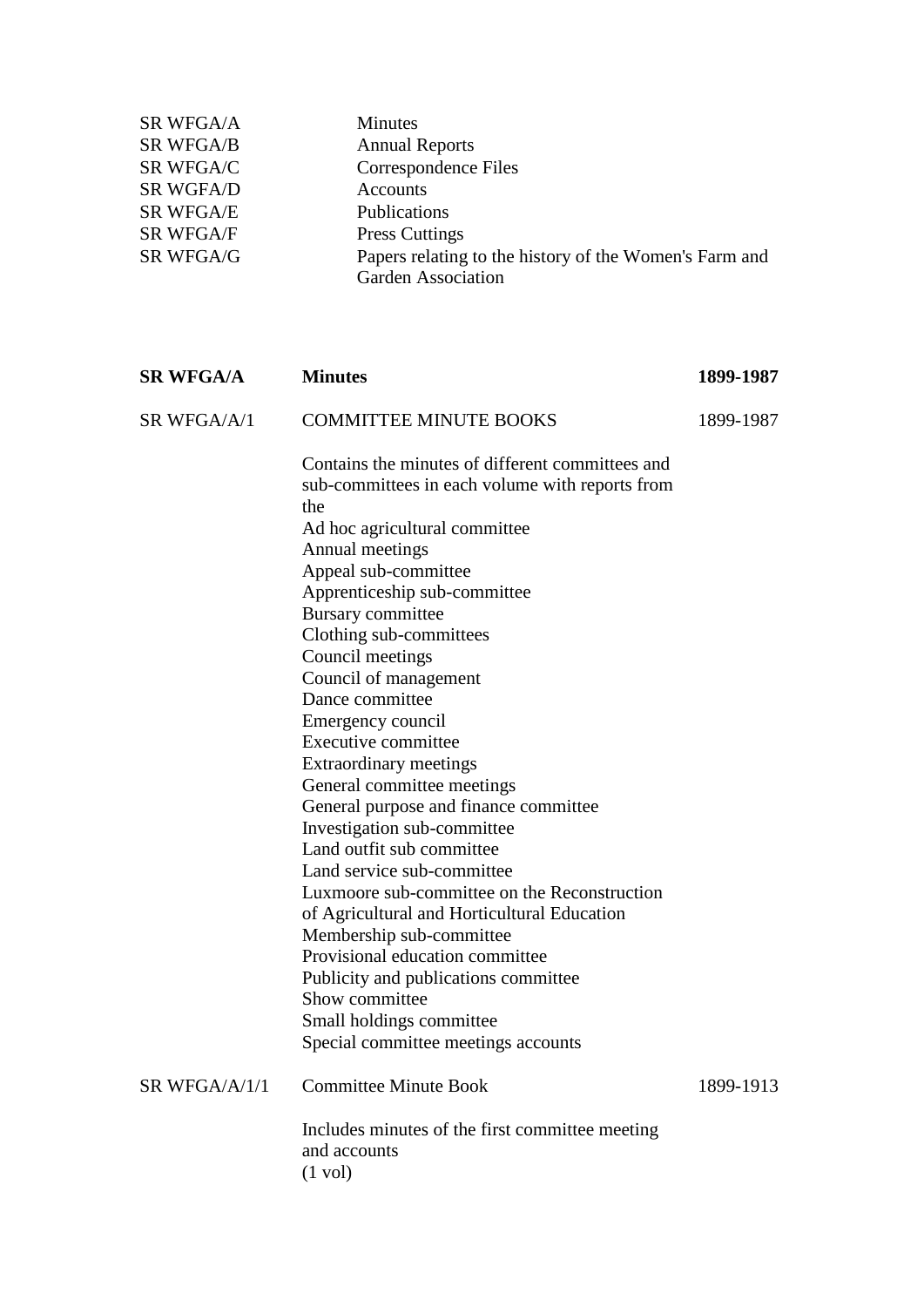| SR WFGA/A/1/2 | <b>Committee Minute Book</b>                                                                                                                                                                                                                                                              | 1915-1929 |
|---------------|-------------------------------------------------------------------------------------------------------------------------------------------------------------------------------------------------------------------------------------------------------------------------------------------|-----------|
|               | Includes reports from the treasurer, the club, co-<br>operative farms, the National Service Training<br>Centre at Ringer's Farm, gardening department<br>and the Small Holdings Scheme at Wire Mill,<br>Lingfield, Surrey<br>$(1 \text{ vol})$                                            |           |
| SR WFGA/A/1/3 | <b>Committee Minute Book</b>                                                                                                                                                                                                                                                              | 1929-1967 |
|               | Includes council minutes 1929-1947; annual<br>general meeting minutes for 1930-1967; loose<br>agenda for a meeting to be held on 27 Jun 1945;<br>telegram advising of a the meeting and letter to<br>Lady Tweedsmuir confirming her election as<br>President in 1945<br>$(1 \text{ vol})$ |           |
| SR WFGA/A/1/4 | <b>Committee Minute Book</b><br>$(1 \text{ vol})$                                                                                                                                                                                                                                         | 1949-1955 |
| SR WFGA/A/1/5 | <b>Committee Minute Book</b><br>$(1 \text{ vol})$                                                                                                                                                                                                                                         | 1956-1963 |
| SR WFGA/A/1/6 | <b>Committee Minute Book</b><br>$(1 \text{ vol})$                                                                                                                                                                                                                                         | 1967-1969 |
| SR WFGA/A/1/7 | <b>Committee Minute Book</b><br>$(1 \text{ vol})$                                                                                                                                                                                                                                         | 1969-1974 |
| SR WFGA/A/1/8 | <b>Committee Minute Book</b>                                                                                                                                                                                                                                                              | 1975-1981 |
|               | Includes loose committee minutes and telegram<br>from Queen Elizabeth the Queen Mother thanking<br>the Women's Farm and Garden Association for<br>the telegram they sent to congratulate her on the<br>occasion of her 80 <sup>th</sup> birthday<br>$(1 \text{ vol})$                     |           |
| SR WFGA/A/1/9 | <b>Committee Minute Book</b><br>$(1 \text{ vol})$                                                                                                                                                                                                                                         | 1981-1987 |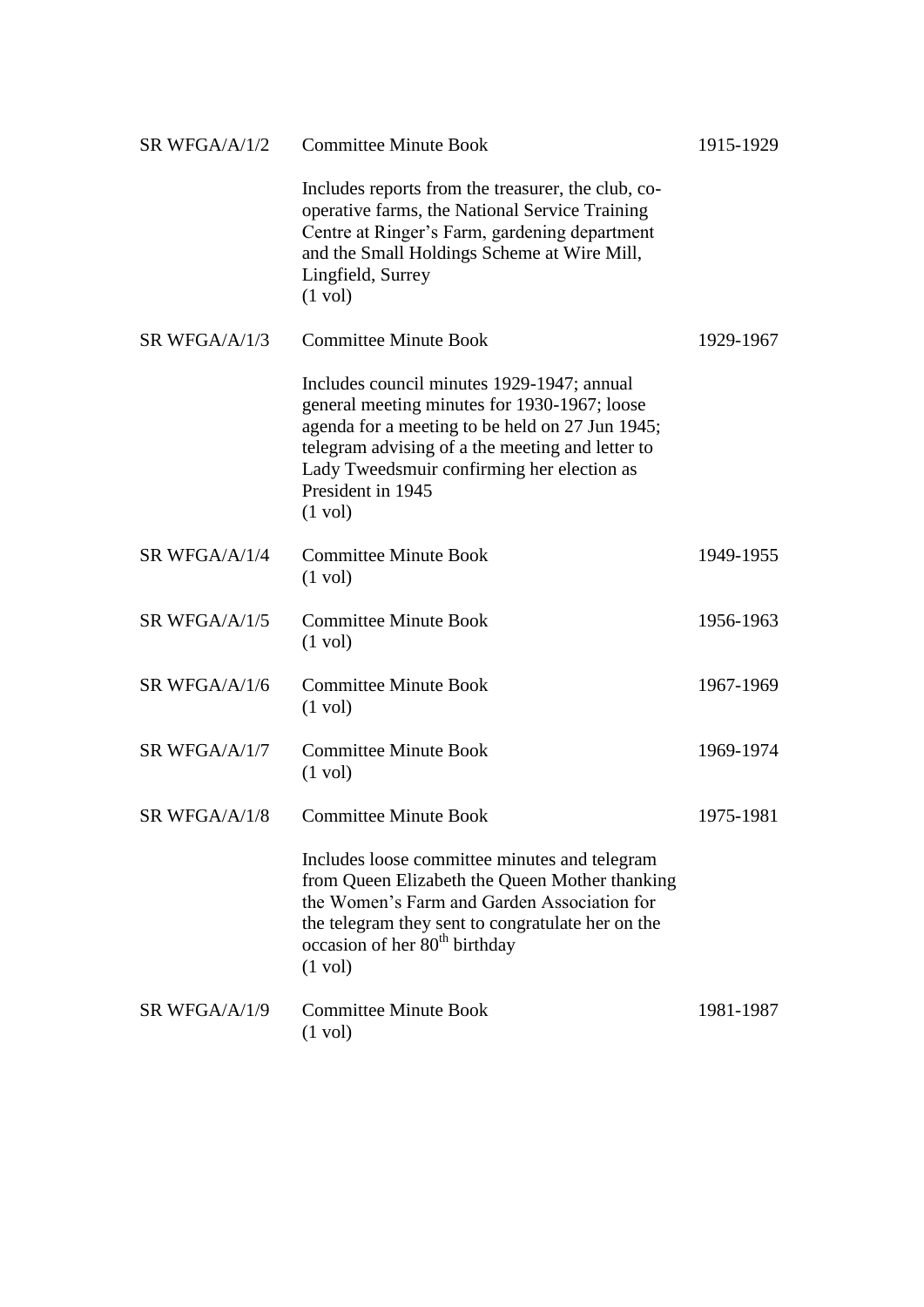| SR WFGA/A/2   | MINUTE BOOKS OF THE EXECUTIVE<br><b>COMMITTEE</b>                                                                                                                                         | 1917-1920            |
|---------------|-------------------------------------------------------------------------------------------------------------------------------------------------------------------------------------------|----------------------|
| SR WFGA/A/2/1 | Minute book of the Executive Committee                                                                                                                                                    | Jan 1917-<br>Feb1920 |
|               | Includes reports from club sub-committee, small<br>holding sub-committee and fund sub committee<br>$(1 \text{ vol})$                                                                      |                      |
| SR WFGA/A/2/2 | Minute book of the Executive Committee                                                                                                                                                    | 1920                 |
|               | Includes reports from club sub-committee, small<br>holding sub-committee and fund sub committee<br>$(1 \text{ vol})$                                                                      |                      |
| SR WFGA/A/3   | MINUTE BOOKS OF THE GENERAL<br>PURPOSES AND FINANCE COMMITTEE                                                                                                                             | 1920-1949            |
| SR WFGA/A/3/1 | Minute Books of the General Purposes and<br><b>Finance Committee</b>                                                                                                                      | 1920-1926            |
|               | Includes reports from general purposes and<br>finance committee, farm and garden club,<br>publicity sub-committee, land outfit and AGM<br>arrangements sub-committee<br>$(1 \text{ vol})$ |                      |
| SR WGFA/A/3/2 | Minute Books of the General Purposes and<br><b>Finance Committee</b>                                                                                                                      | 1927-1949            |
|               | Includes reports from registration committee and<br>conference minutes, with index and reports from<br>various committees<br>$(1 \text{ vol})$                                            |                      |
| SR WFGA/A/4   | MINUTE BOOK OF THE TRAINING SUB-<br><b>COMMITTEE</b>                                                                                                                                      | 1915-1916            |
| SR WFGA/A/4/1 | Minute Book of the Training Sub-Committee                                                                                                                                                 | Jul 1915-Oct<br>1916 |
|               | Includes list of committee members and loose<br>minutes for Oct 1916<br>$(1 \text{ vol})$                                                                                                 |                      |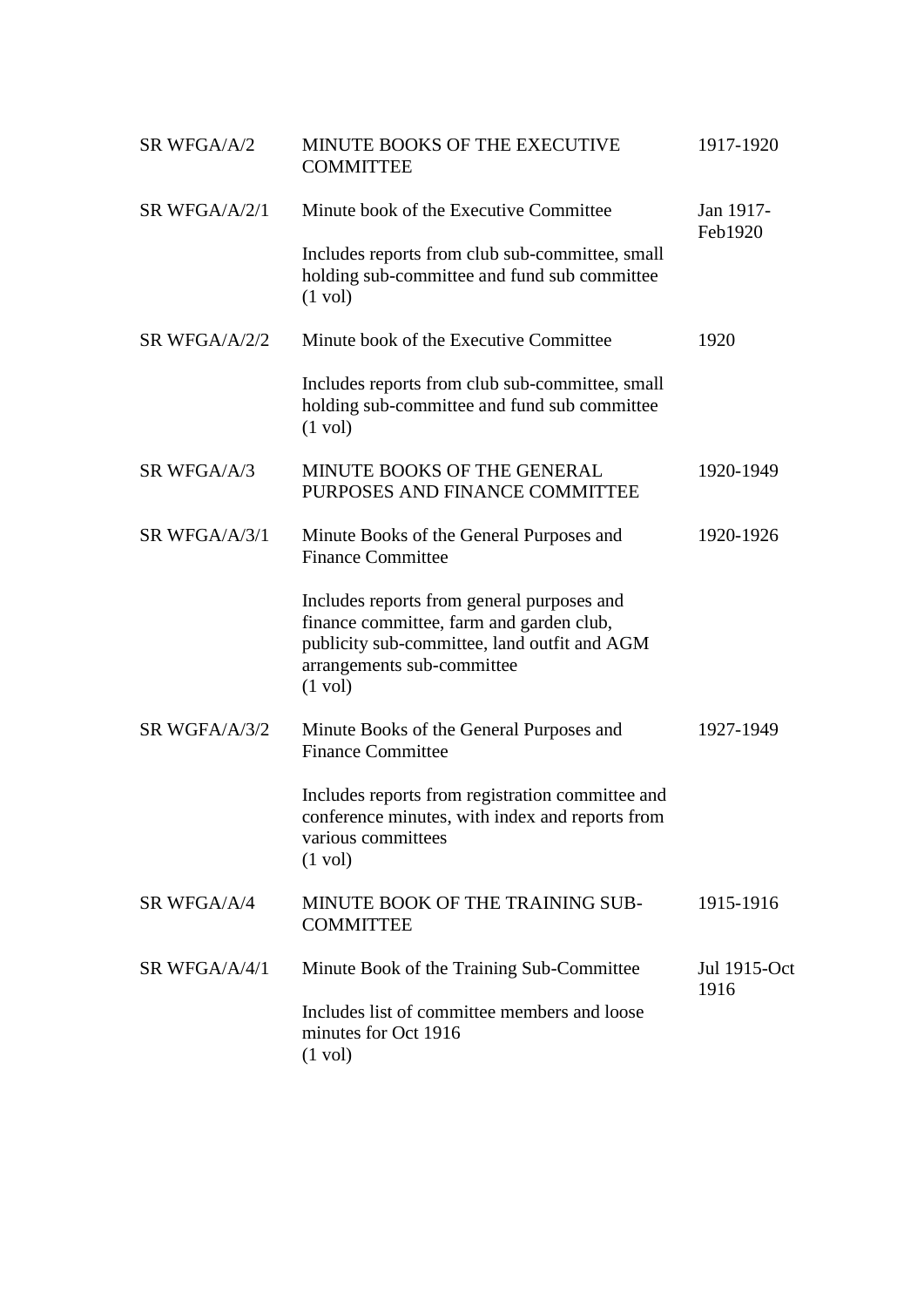| SR WFGA/A/5      | MINUTE BOOK OF THE OFFICE<br><b>COMMITTEE</b>                                                 | 1915-1920            |
|------------------|-----------------------------------------------------------------------------------------------|----------------------|
| SR WFGA/A/5/1    | Minute Book of the Office Committee                                                           | Dec 1915-Jan<br>1920 |
|                  | Contains loose papers relating to salaries and<br>income and expenditure<br>$(1 \text{ vol})$ |                      |
| SR WFGA/A/6      | MINUTE BOOK OF THE SHOW COMMITTEE                                                             | 1918-1938            |
| SR WFGA/A/6/1    | Minute Book of the Show Committee                                                             | 1918-1938            |
|                  | Includes minutes of the club sub-committee<br>$(1 \text{ vol})$                               |                      |
| <b>SR WFGA/B</b> | <b>Annual Reports</b>                                                                         | 1918-1920            |
| SR WFGA/B/1      | <b>Annual Report</b><br>$(1 \text{ vol})$                                                     | 1918-1919            |
| SR WFGA/B/2      | <b>Annual Report</b><br>$(1 \text{ vol})$                                                     | 1919-1920            |

SEE NEXT WORD DOC FOR CORRESPONDENCE FILES C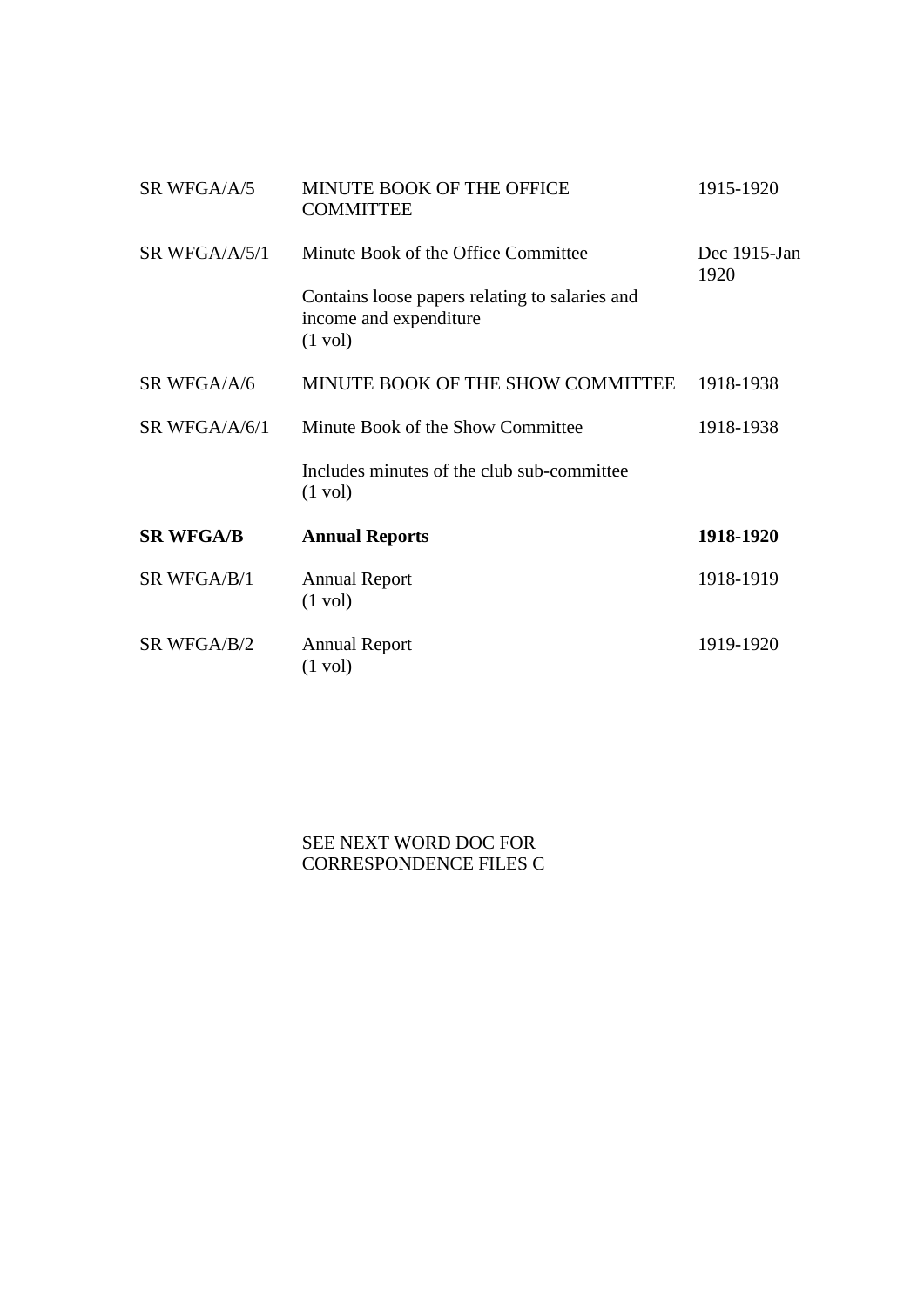| <b>SR WFGA/D</b> | <b>Accounts</b>                                                                                                     | 1922-1934       |
|------------------|---------------------------------------------------------------------------------------------------------------------|-----------------|
| SR WFGA/D/1      | Account book of the Lingfield Smallholdings                                                                         | 1922-1934       |
|                  | Contains an alphabetical index<br>$(1 \text{ vol})$                                                                 |                 |
| <b>SR WFGA/E</b> | <b>Publications</b>                                                                                                 | 1900-1940       |
| SR WFGA/E/1      | <b>JOURNALS OF THE WOMEN'S FARM AND</b><br><b>GARDEN UNION, LATER ASSOCIATION</b><br>AND ASSOCIATION (INCORPORATED) | 1920-1940       |
| SR WFGA/E/1/1    | Journal of the Women's Farm and Garden Union<br>$(1 \text{ vol})$                                                   | Feb1920         |
| SR WFGA/E/1/2    | Journal of the Women's Farm and Garden Union<br>$(1 \text{ vol})$                                                   | Mar 1920        |
| SR WFGA/E/1/3    | Journal of the Women's Farm and Garden Union<br>$(1 \text{ vol})$                                                   | Apr 1920        |
| SR WFGA/E/1/4    | Journal of the Women's Farm and Garden Union<br>$(1 \text{ vol})$                                                   | May 1920        |
| SR WFGA/E/1/5    | Journal of the Women's Farm and Garden Union<br>$(1 \text{ vol})$                                                   | Jun 1920        |
| SR WFGA/E/1/6    | Journal of the Women's Farm and Garden Union<br>$(1 \text{ vol})$                                                   | Aug-Sep1920     |
| SR WFGA/E/1/7    | Journal of the Women's Farm and Garden Union<br>$(1 \text{ vol})$                                                   | <b>Nov 1920</b> |
| SR WFGA/E/1/8    | Journal of the Women's Farm and Garden Union<br>$(1 \text{ vol})$                                                   | Dec 1920        |
| SR WFGA/E/1/9    | Journal of the Women's Farm and Garden Union<br>$(1 \text{ vol})$                                                   | Jan 1921        |
| SR WFGA/E/1/10   | Report & Journal of the Women's Farm and<br><b>Garden Association</b><br>$(1 \text{ vol})$                          | May 1921        |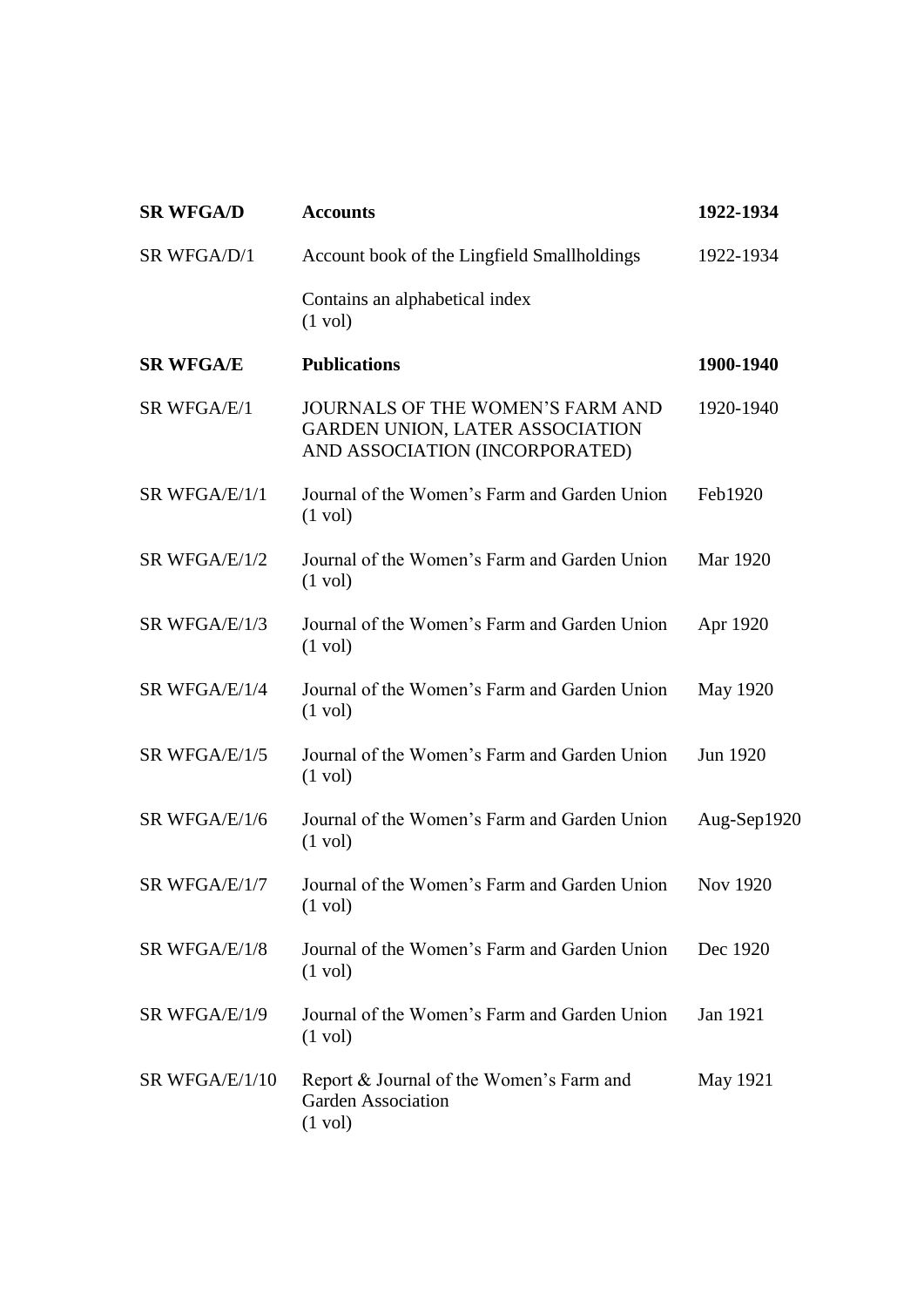| SR WFGA/E/1/11 | Report & Journal of the Women's Farm and<br><b>Garden Association</b><br>$(1 \text{ vol})$         | May 1922 |
|----------------|----------------------------------------------------------------------------------------------------|----------|
| SR WFGA/E/1/12 | Report & Journal of the Women's Farm and<br><b>Garden Association</b><br>$(1 \text{ vol})$         | Mar 1923 |
| SR WFGA/E/1/13 | Report & Journal of the Women's Farm and<br><b>Garden Association</b><br>$(1 \text{ vol})$         | Mar 1924 |
| SR WFGA/E/1/14 | Report & Journal of the Women's Farm and<br><b>Garden Association</b><br>$(1 \text{ vol})$         | Mar 1925 |
| SR WFGA/E/1/15 | Report & Journal of the Women's Farm and<br><b>Garden Association</b><br>$(1 \text{ vol})$         | Mar 1926 |
| SR WFGA/E/1/16 | Report & Journal of the Women's Farm and<br><b>Garden Association</b><br>$(1 \text{ vol})$         | Mar 1927 |
| SR WFGA/E/1/17 | Report & Journal of the Women's Farm and<br><b>Garden Association</b><br>$(1 \text{ vol})$         | Mar 1928 |
| SR WFGA/E/1/18 | Report & Journal of the Women's Farm and<br><b>Garden Association</b><br>$(1 \text{ vol})$         | Mar 1929 |
| SR WFGA/E/1/19 | Report & Journal of the Women's Farm and<br>Garden Association (Incorporated)<br>$(1 \text{ vol})$ | Mar 1930 |
| SR WFGA/E/1/20 | Report & Journal of the Women's Farm and<br>Garden Association (Incorporated)<br>$(1 \text{ vol})$ | Mar 1931 |
| SR WFGA/E/1/21 | Report & Journal of the Women's Farm and<br>Garden Association (Incorporated)<br>$(1 \text{ vol})$ | Mar 1932 |
| SR WFGA/E/1/22 | Report & Journal of the Women's Farm and<br>Garden Association (Incorporated)<br>$(1 \text{ vol})$ | Mar 1933 |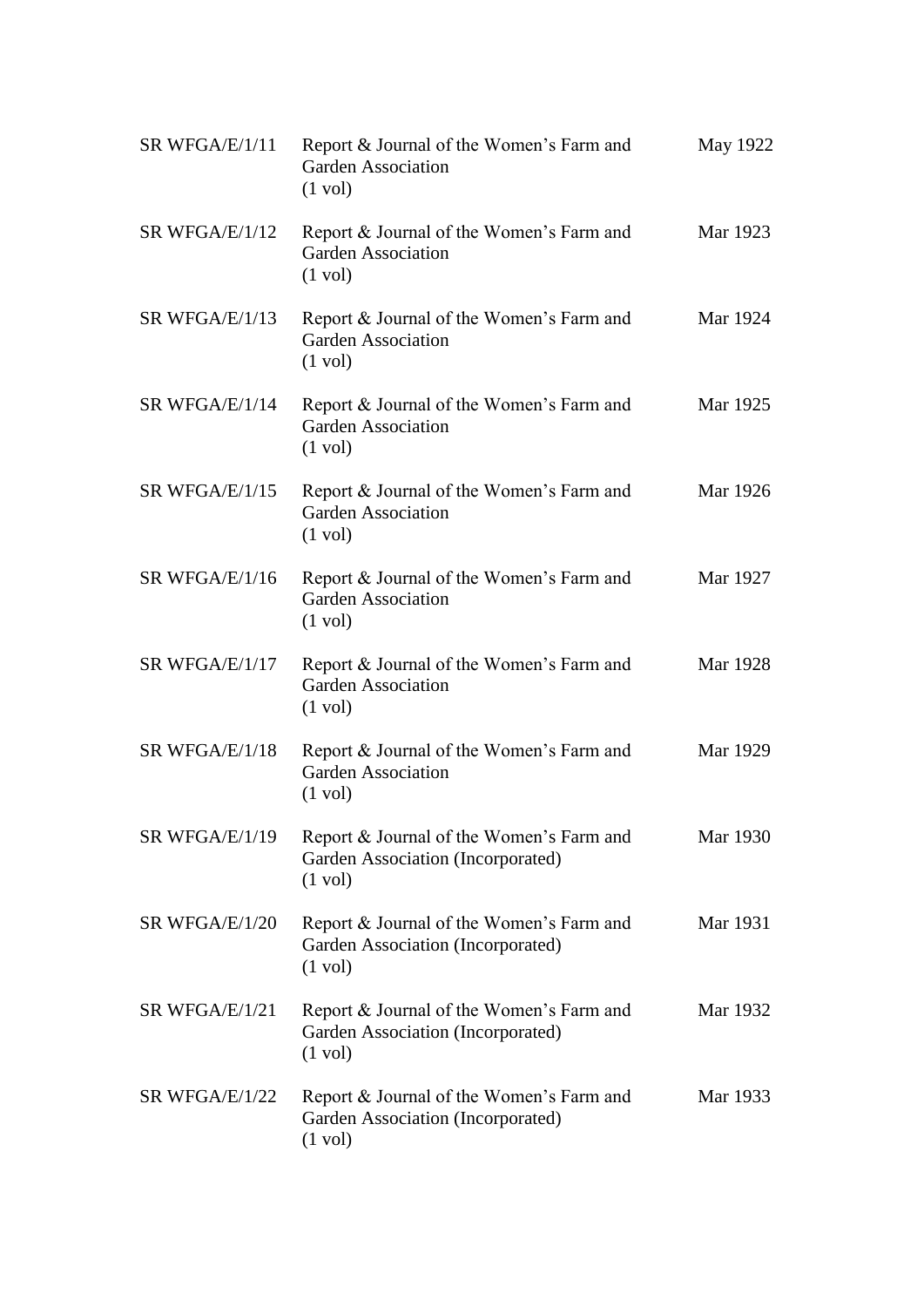| SR WFGA/E/1/23 | Report & Journal of the Women's Farm and<br>Garden Association (Incorporated)<br>$(1 \text{ vol})$ | Mar 1934 |
|----------------|----------------------------------------------------------------------------------------------------|----------|
| SR WFGA/E/1/24 | Report & Journal of the Women's Farm and<br>Garden Association (Incorporated)<br>$(1 \text{ vol})$ | Mar 1935 |
| SR WFGA/E/1/25 | Report & Journal of the Women's Farm and<br>Garden Association (Incorporated)<br>$(1 \text{ vol})$ | Mar 1936 |
| SR WFGA/E/1/26 | Report & Journal of the Women's Farm and<br>Garden Association (Incorporated)<br>$(1 \text{ vol})$ | Mar 1937 |
| SR WFGA/E/1/27 | Report & Journal of the Women's Farm and<br>Garden Association (Incorporated)<br>$(1 \text{ vol})$ | Mar 1938 |
| SR WFGA/E/1/28 | Report & Journal of the Women's Farm and<br>Garden Association (Incorporated)<br>$(1 \text{ vol})$ | Mar 1939 |
| SR WFGA/E/1/29 | Report & Journal of the Women's Farm and<br>Garden Association (Incorporated)<br>$(1 \text{ vol})$ | Mar 1940 |
| SR WFGA/E/2    | MONTHLY JOURNALS OF THE WOMEN'S<br><b>FARM AND GARDEN UNION</b>                                    | 1919     |
| SR WFGA/E/2/1  | <b>Monthly Journal</b><br>$(1 \text{ vol})$                                                        | Mar 1919 |
| SR WFGA/E/2/2  | <b>Monthly Journal</b><br>$(1 \text{ vol})$                                                        | Apr 1919 |
| SR WFGA/E/2/3  | <b>Monthly Journal</b><br>$(1 \text{ vol})$                                                        | May 1919 |
| SR WFGA/E/2/4  | <b>Monthly Journal</b><br>$(1 \text{ vol})$                                                        | Jun 1919 |
| SR WFGA/E/2/5  | <b>Monthly Journal</b><br>$(1 \text{ vol})$                                                        | Jul 1919 |
| SR WFGA/E/2/6  | <b>Monthly Journal</b>                                                                             | Aug 1919 |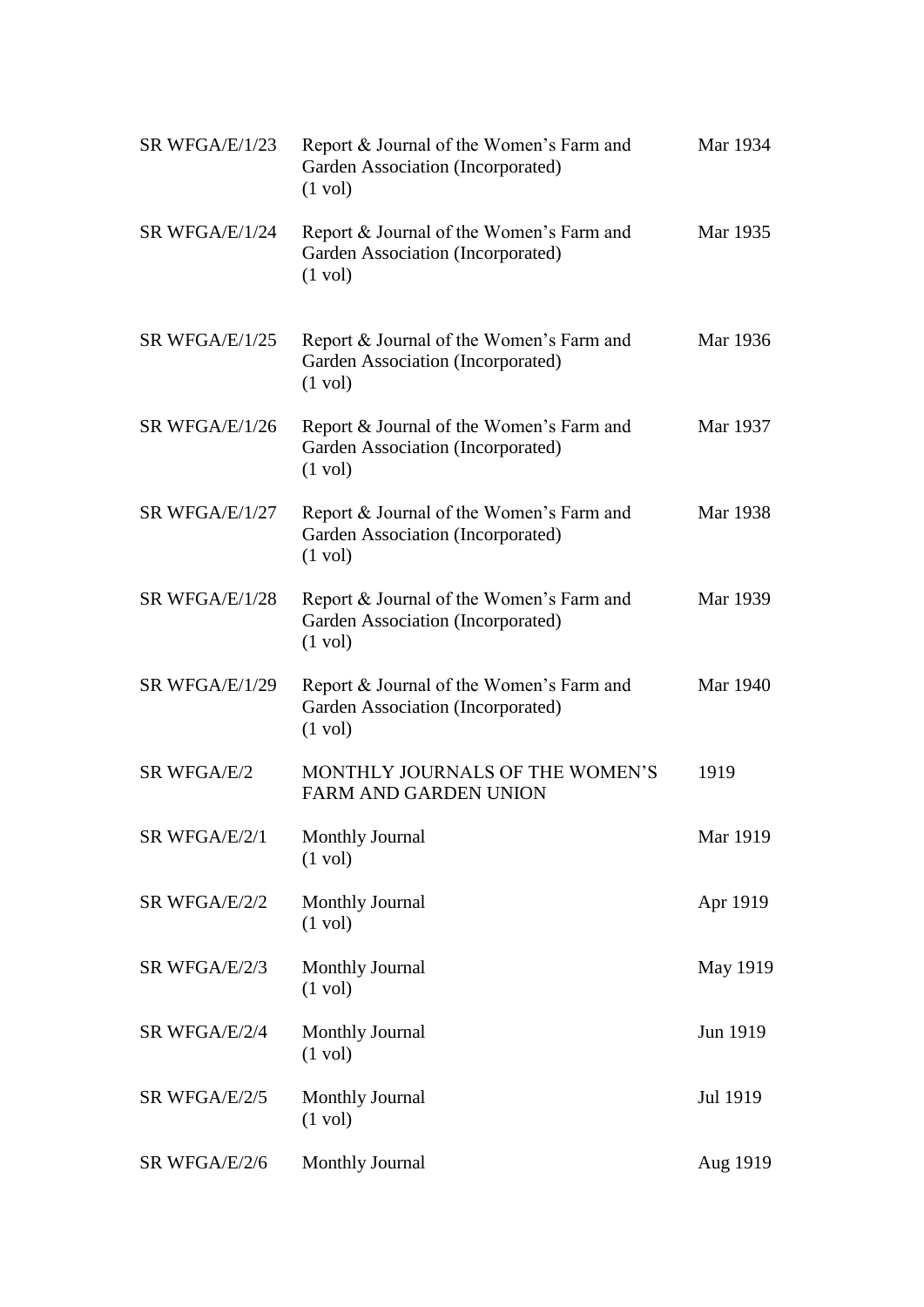(1 vol)

| SR WFGA/E/2/7  | <b>Monthly Journal</b><br>$(1 \text{ vol})$                                                                           | Sep 1919  |
|----------------|-----------------------------------------------------------------------------------------------------------------------|-----------|
| SR WFGA/E/2/8  | <b>Monthly Journal</b><br>$(1 \text{ vol})$                                                                           | Oct 1919  |
| SR WFGA/E/2/9  | <b>Monthly Journal</b><br>$(1 \text{ vol})$                                                                           | Nov 1919  |
| SR WFGA/E/2/10 | <b>Monthly Journal</b><br>$(1 \text{ vol})$                                                                           | Dec 1919  |
| SR WFGA/E/3    | <b>QUARTERLY LEAFLET OF THE WOMEN'S</b><br>AGRICULTURAL AND HORTICULTURAL<br><b>INTERNATIONAL UNION</b>               | 1900-1904 |
| SR WFGA/E/3/1  | Quarterly Leaflet of the Women's Agricultural<br>and Horticultural International Union                                | 1900      |
|                | $Issue 1-4$<br>[English and French]<br>$(4 \text{ vols})$                                                             |           |
| SR WFGA/E/3/2  | Quarterly Leaflet Bulletin Trimestriel of the<br>Women's Agricultural and Horticultural<br><b>International Union</b> | 1901      |
|                | Issue 5-8<br>[English and French]<br>$(4 \text{ vols})$                                                               |           |
| SR WFGA/E/3/3  | Quarterly Leaflet Bulletin Trimestriel of the<br>Women's Agricultural and Horticultural<br><b>International Union</b> | 1902      |
|                | $I$ ssue 9-11<br>[English and French]<br>$(3 \text{ vols})$                                                           |           |
| SR WFGA/E/3/4  | Biennial Bulletin of the Women's Agricultural<br>and Horticultural International Union                                | 1903      |
|                | Issue $12-13$<br>[Issue 12 English and French]<br>$(2 \text{ vols})$                                                  |           |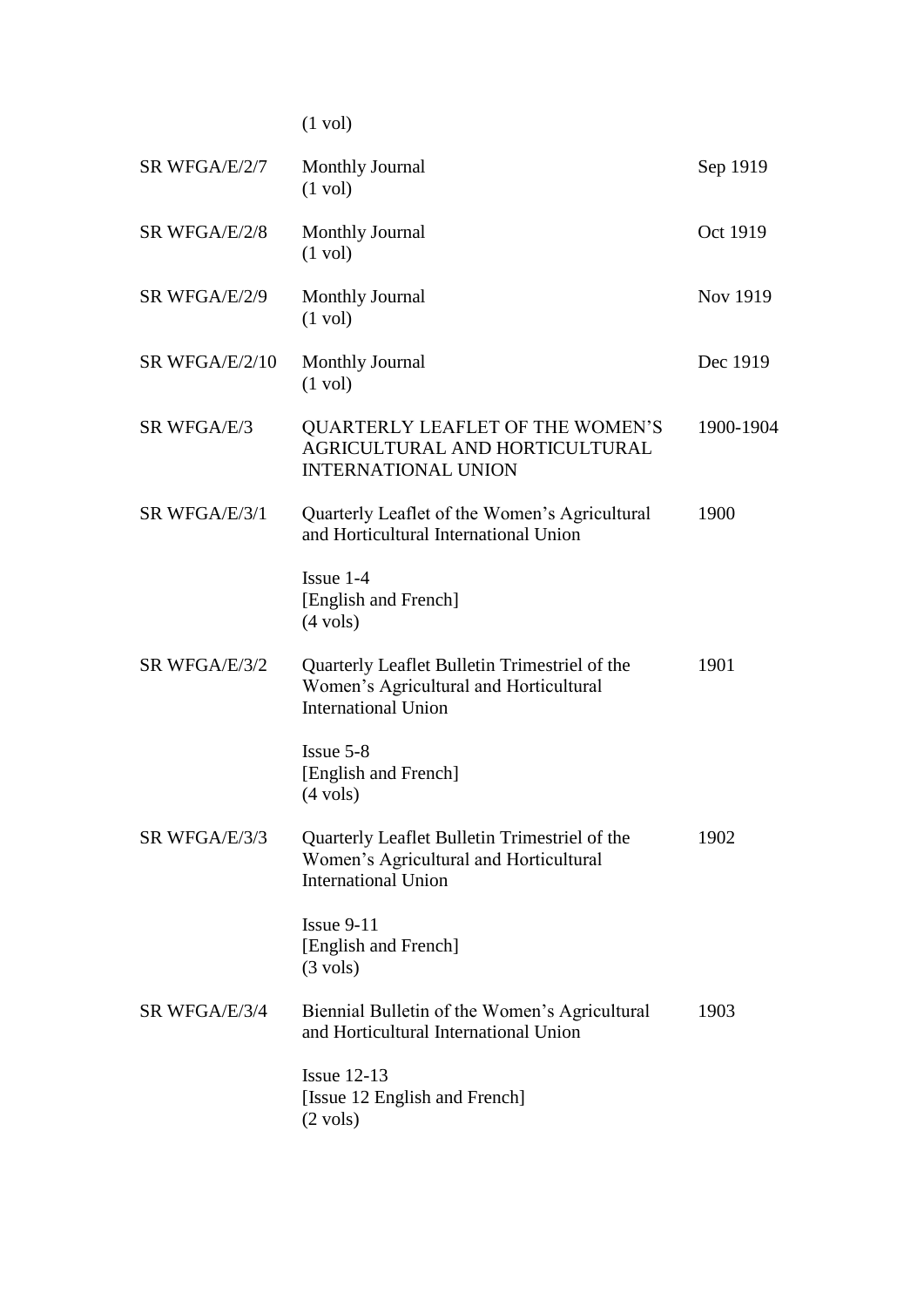| SR WFGA/E/3/5 | Biennial Bulletin of the Women's Agricultural<br>and Horticultural International Union          | 1904      |
|---------------|-------------------------------------------------------------------------------------------------|-----------|
|               | Issue $14-15$<br>$(2 \text{ vols})$                                                             |           |
| SR WFGA/E/4   | MONTHLY LEAFLETS OF THE WOMEN'S<br>AGRICULTURAL AND HORTICULTURAL<br><b>INTERNATIONAL UNION</b> | 1909-1919 |
| SR WFGA/E/4/1 | Monthly Leaflet of The Women's Agricultural<br>and Horticultural International Union            | 1909      |
|               | Issue $2, 4-5, 8-10$<br>$(6$ docs)                                                              |           |
| SR WFGA/E/4/2 | Monthly Leaflet of The Women's Agricultural<br>and Horticultural International Union            | 1910      |
|               | Issue $11-22$<br>$(12 \text{ docs})$                                                            |           |
| SR WFGA/E/4/3 | Monthly Leaflet of The Women's Agricultural<br>and Horticultural International Union            | 1911      |
|               | <b>Issue 23-34</b><br>$(12 \text{ docs})$                                                       |           |
| SR WFGA/E/4/4 | Monthly Leaflet of The Women's Agricultural<br>and Horticultural International Union            | 1912      |
|               | <b>Issue 35-47</b><br>$(12$ docs)                                                               |           |
| SR WFGA/E/4/5 | Monthly Leaflet of The Women's Agricultural<br>and Horticultural International Union            | 1913      |
|               | Issue 48-52, 54-58<br>$(10$ docs)                                                               |           |
| SR WFGA/E/4/6 | Monthly Leaflet of The Women's Agricultural<br>and Horticultural International Union            | 1914      |
|               | Issue 59-65, 67-70<br>$(12 \text{ docs})$                                                       |           |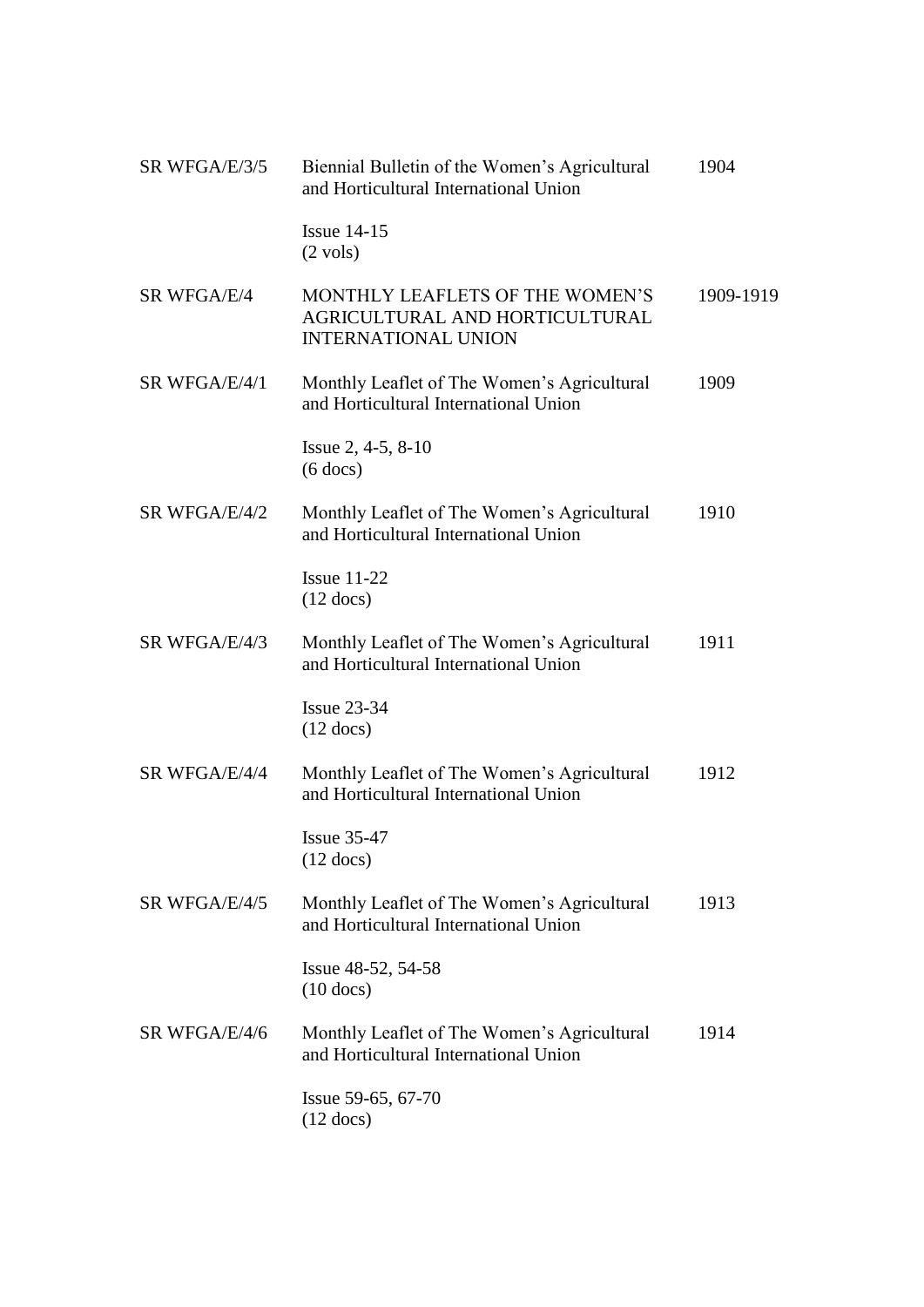| SR WFGA/E/4/7  | Monthly Leaflet of The Women's Agricultural<br>and Horticultural International Union            | 1915      |
|----------------|-------------------------------------------------------------------------------------------------|-----------|
|                | <b>Issue 71-82</b><br>$(12 \text{ docs})$                                                       |           |
| SR WFGA/E/4/8  | Monthly Leaflet of The Women's Agricultural<br>and Horticultural International Union            | 1916      |
|                | <b>Issue 83-94</b><br>$(24$ docs, 2 copies)                                                     |           |
| SR WFGA/E/4/9  | Monthly Leaflet of The Women's Agricultural<br>and Horticultural International Union            | 1917      |
|                | <b>Issue 95-101</b><br>$(13$ docs, 2 copies)                                                    |           |
| SR WFGA/E/4/10 | Monthly Leaflet of The Women's Agricultural<br>and Horticultural International Union            | 1918      |
|                | <b>Issue 102-108</b><br>$(13$ docs, 2 copies)                                                   |           |
| SR WFGA/E/4/11 | Monthly Leaflet of The Women's Agricultural<br>and Horticultural International Union            | 1919      |
|                | <b>Issue 119-120</b><br>$(2$ docs)                                                              |           |
| SR WFGA/E/5    | MONTHLY CIRCULAR OF THE WOMEN'S<br>AGRICULTURAL AND HORTICULTURAL<br><b>INTERNATIONAL UNION</b> | 1902-1909 |
| SR WFGA/E/5/1  | Monthly Circular of the Women's Agricultural<br>and Horticultural International Union           | 1902      |
|                | Issues 1-2<br>$(2$ docs)                                                                        |           |
| SR WFGA/E/5/2  | Monthly Circular of the Women's Agricultural<br>and Horticultural International Union           | 1903      |
|                | Issues $3-12$<br>$(10$ docs)                                                                    |           |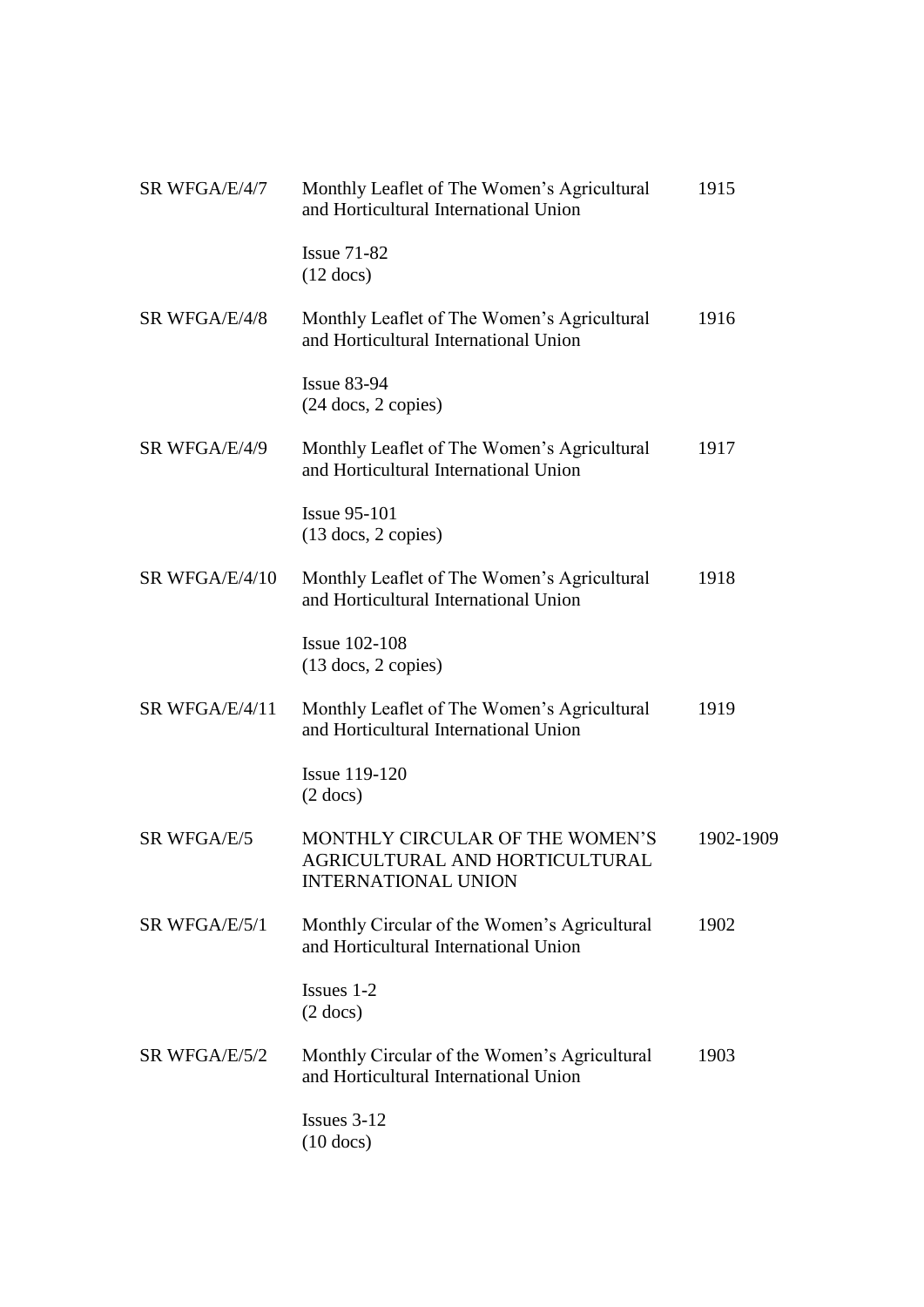| SR WFGA/E/5/3 | Monthly Circular of the Women's Agricultural<br>and Horticultural International Union | 1904 |
|---------------|---------------------------------------------------------------------------------------|------|
|               | Issues $13-22$<br>$(10$ docs)                                                         |      |
| SR WFGA/E/5/4 | Monthly Circular of the Women's Agricultural<br>and Horticultural International Union | 1905 |
|               | Issues 23-27, 29-34<br>$(11$ docs)                                                    |      |
| SR WFGA/E/5/5 | Monthly Circular of the Women's Agricultural<br>and Horticultural International Union | 1906 |
|               | Issues $36-46$<br>$(11$ docs)                                                         |      |
| SR WFGA/E/5/6 | Monthly Circular of the Women's Agricultural<br>and Horticultural International Union | 1907 |
|               | Issues $47-57$<br>$(10$ docs)                                                         |      |
| SR WFGA/E/5/7 | Monthly Circular of the Women's Agricultural<br>and Horticultural International Union | 1908 |
|               | Issues 61-64, 67-70<br>$(10$ docs)                                                    |      |
| SR WFGA/E/5/8 | Monthly Circular of the Women's Agricultural<br>and Horticultural International Union | 1909 |
|               | Issues $71-72$<br>$(2$ docs)                                                          |      |
| SR WFGA/E/6   | OCCASIONAL LEAFLETS OF THE WOMEN'S 1922-1940<br><b>FARM AND GARDEN ASSOCIATION</b>    |      |
| SR WFGA/E/6/1 | <b>Occasional Leaflets</b><br>$(2 \text{ vols})$                                      | 1922 |
| SR WFGA/E/6/2 | <b>Occasional Leaflets</b><br>$(3 \text{ vols})$                                      | 1923 |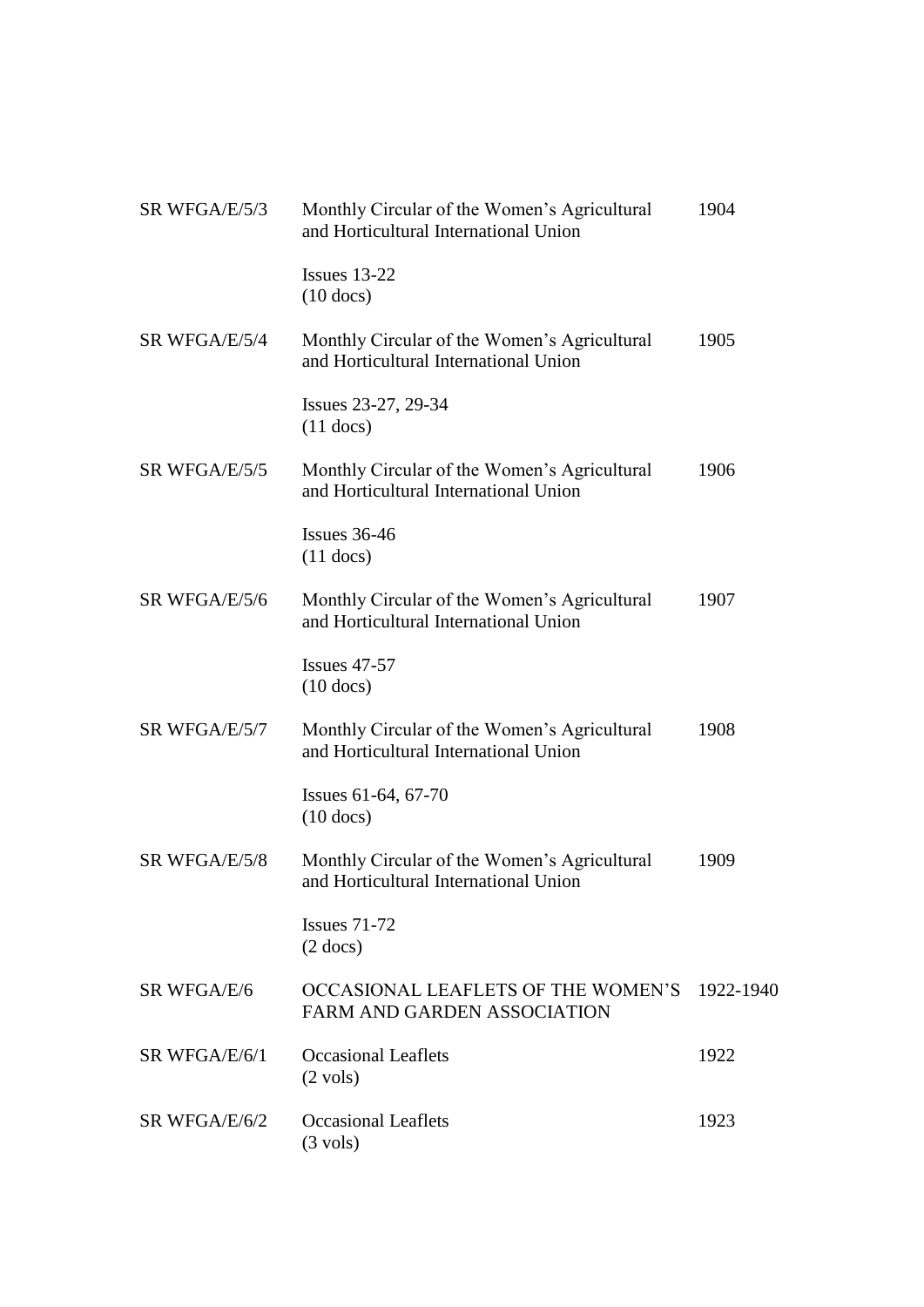| SR WFGA/E/6/3  | <b>Occasional Leaflets</b><br>$(2 \text{ vols})$ | 1924 |
|----------------|--------------------------------------------------|------|
| SR WFGA/E/6/4  | <b>Occasional Leaflets</b><br>$(3 \text{ vols})$ | 1925 |
| SR WFGA/E/6/5  | <b>Occasional Leaflets</b><br>$(3 \text{ vols})$ | 1926 |
| SR WFGA/E/6/6  | <b>Occasional Leaflets</b><br>$(3 \text{ vols})$ | 1927 |
| SR WFGA/E/6/7  | <b>Occasional Leaflets</b><br>$(3 \text{ vols})$ | 1928 |
| SR WFGA/E/6/8  | <b>Occasional Leaflets</b><br>$(3 \text{ vols})$ | 1929 |
| SR WFGA/E/6/9  | <b>Occasional Leaflets</b><br>$(3 \text{ vols})$ | 1930 |
| SR WFGA/E/6/10 | <b>Occasional Leaflets</b><br>$(3 \text{ vols})$ | 1931 |
| SR WFGA/E/6/11 | <b>Occasional Leaflets</b><br>$(3 \text{ vols})$ | 1932 |
| SR WFGA/E/6/12 | <b>Occasional Leaflets</b><br>$(3 \text{ vols})$ | 1933 |
| SR WFGA/E/6/13 | <b>Occasional Leaflets</b><br>$(3 \text{ vols})$ | 1934 |
| SR WFGA/E/6/14 | <b>Occasional Leaflets</b><br>$(3 \text{ vols})$ | 1935 |
| SR WFGA/E/6/15 | <b>Occasional Leaflets</b><br>$(2 \text{ vols})$ | 1936 |
| SR WFGA/E/6/16 | <b>Occasional Leaflets</b><br>$(3 \text{ vols})$ | 1937 |
| SR WFGA/E/6/17 | <b>Occasional Leaflets</b><br>$(3 \text{ vols})$ | 1938 |
| SR WFGA/E/6/18 | <b>Occasional Leaflets</b><br>$(3 \text{ vols})$ | 1938 |
| SR WFGA/E/6/19 | <b>Occasional Leaflets</b>                       | 1940 |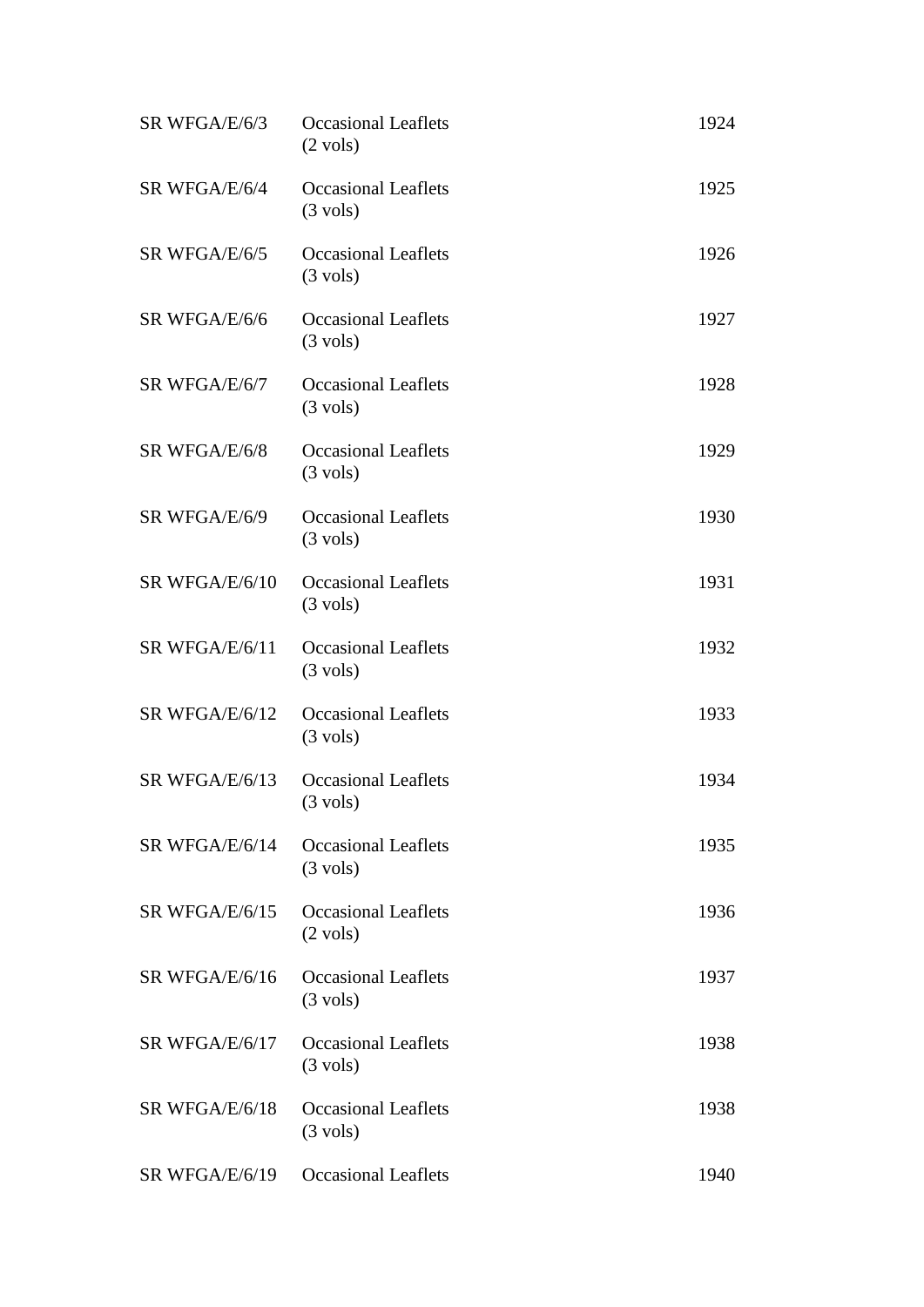(3 vols)

| <b>SR WFGA/F</b> | <b>Press Cuttings</b>                                                                                                           | 1908-1949            |
|------------------|---------------------------------------------------------------------------------------------------------------------------------|----------------------|
|                  | Subjects include women and agriculture and<br>gardening and women's roles in the First and<br><b>Second World Wars</b>          |                      |
| SR WFGA/F/1      | Volume of Newspaper and Magazine Cuttings                                                                                       | 1908-1914            |
|                  | Contains cuttings from newspapers and magazines<br>with dates, sources, index and 2 loose cuttings<br>$(1 \text{ vol})$         |                      |
| SR WFGA/F/2      | Volume of Newspaper and Magazine Cuttings                                                                                       | 1915-Mar 1916        |
|                  | Contains cuttings from newspapers and magazines<br>with dates, sources, index and 1 loose cutting<br>$(1 \text{ vol})$          |                      |
| SR WFGA/F/3      | Volume of Newspaper and Magazine Cuttings                                                                                       | Feb-May 1916         |
|                  | Contains cuttings from newspapers and magazines<br>with dates and sources<br>$(1 \text{ vol})$                                  |                      |
| SR WFGA/F/4      | Volume of Newspaper and Magazine Cuttings                                                                                       | May-Jul 1916         |
|                  | Contains cuttings from newspapers and magazines<br>with dates, sources and loose index<br>$(1 \text{ vol})$                     |                      |
| SR WFGA/F/5      | Volume of Newspaper and Magazine Cuttings                                                                                       | 1916-1917            |
|                  | Contains cuttings from newspapers and magazines<br>with dates and sources 3 loose cuttings<br>$(1 \text{ vol})$                 |                      |
| SR WFGA/F/6      | Volume of Newspaper and Magazine Cuttings                                                                                       | Jun 1916-Jul<br>1918 |
|                  | Contains cuttings from newspapers and magazines<br>with dates, sources and loose index 9 loose<br>cuttings<br>$(1 \text{ vol})$ |                      |
| SR WFGA/F/7      | Volume of Newspaper and Magazine Cuttings                                                                                       | Mar-Jun 1917         |
|                  | Contains cuttings from newspapers and magazines                                                                                 |                      |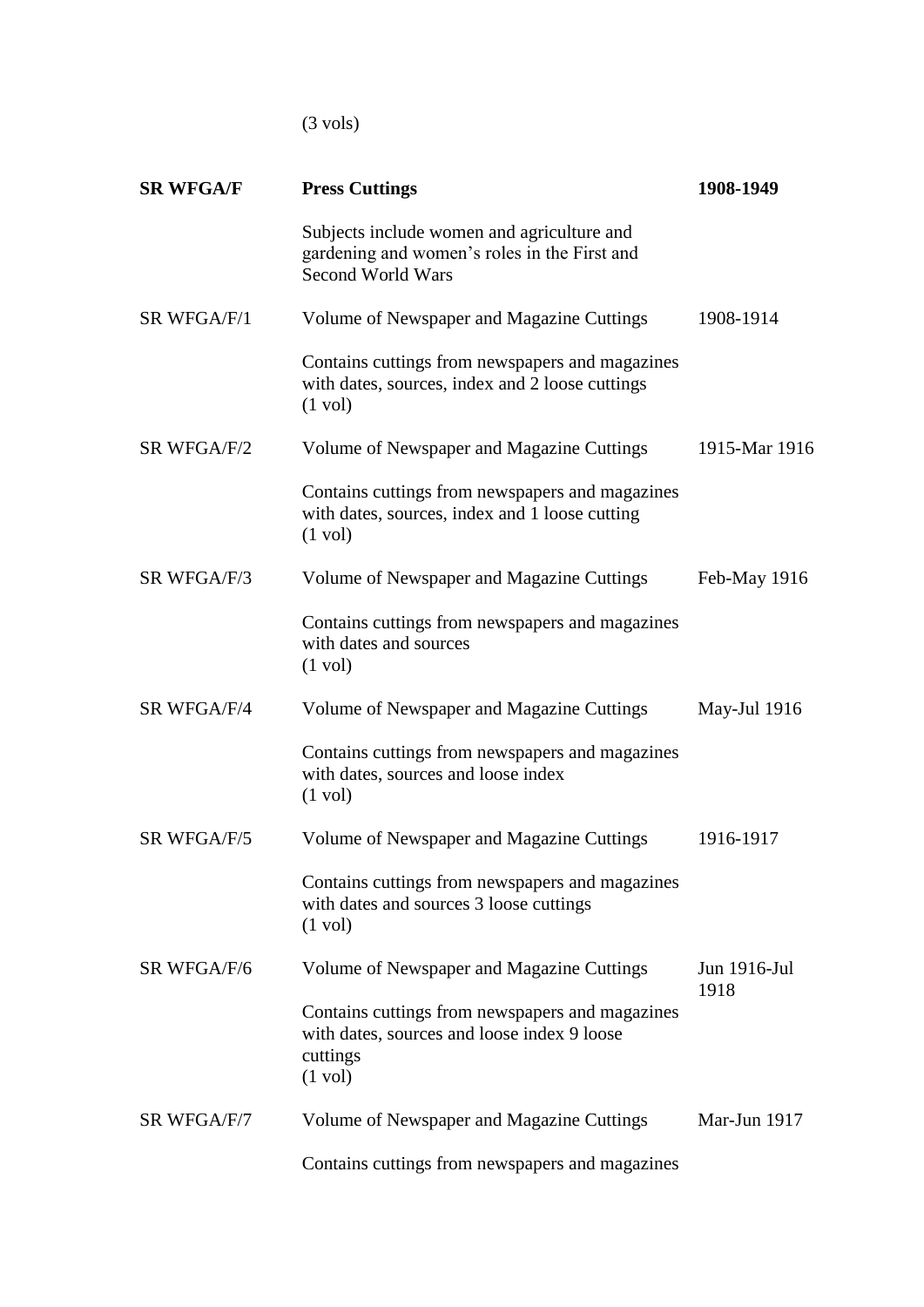|              | with dates, sources, 2 loose cuttings and 1 black<br>and white photograph<br>$(1 \text{ vol})$                                                       |           |  |
|--------------|------------------------------------------------------------------------------------------------------------------------------------------------------|-----------|--|
| SR WFGA/F/8  | Volume of Newspaper and Magazine Cuttings                                                                                                            | 1917      |  |
|              | Contains cuttings from newspapers and magazines<br>with dates and sources<br>$(1 \text{ vol})$                                                       |           |  |
| SR WFGA/F/9  | Volume of Newspaper and Magazine Cuttings                                                                                                            | 1917-1923 |  |
|              | Contains cuttings from newspapers and magazines<br>with dates and sources with index and 1 loose<br>cutting<br>$(1 \text{ vol})$                     |           |  |
| SR WFGA/F/10 | Volume of Newspaper and Magazine Cuttings                                                                                                            | 1918      |  |
|              | Contains cuttings from newspapers and magazines<br>with dates and sources with loose index and 6<br>loose cuttings<br>$(1 \text{ vol})$              |           |  |
| SR WFGA/F/11 | Volume of Newspaper and Magazine Cuttings                                                                                                            | 1925-1932 |  |
|              | Contains cuttings from newspapers and magazines<br>with dates and sources with loose index<br>$(1 \text{ vol})$                                      |           |  |
| SR WFGA/F/12 | Volume of Newspaper and Magazine Cuttings                                                                                                            | 1932-1944 |  |
|              | Contains cuttings from newspapers and magazines<br>with dates and sources with 38 loose cuttings<br>$(1 \text{ vol})$                                |           |  |
| SR WFGA/F/13 | Volume of Newspaper and Magazine Cuttings                                                                                                            | 1947-1949 |  |
|              | Contains cuttings from newspapers and magazines<br>with dates and sources with 6 loose pages, with<br>index and 1 loose cutting<br>$(1 \text{ vol})$ |           |  |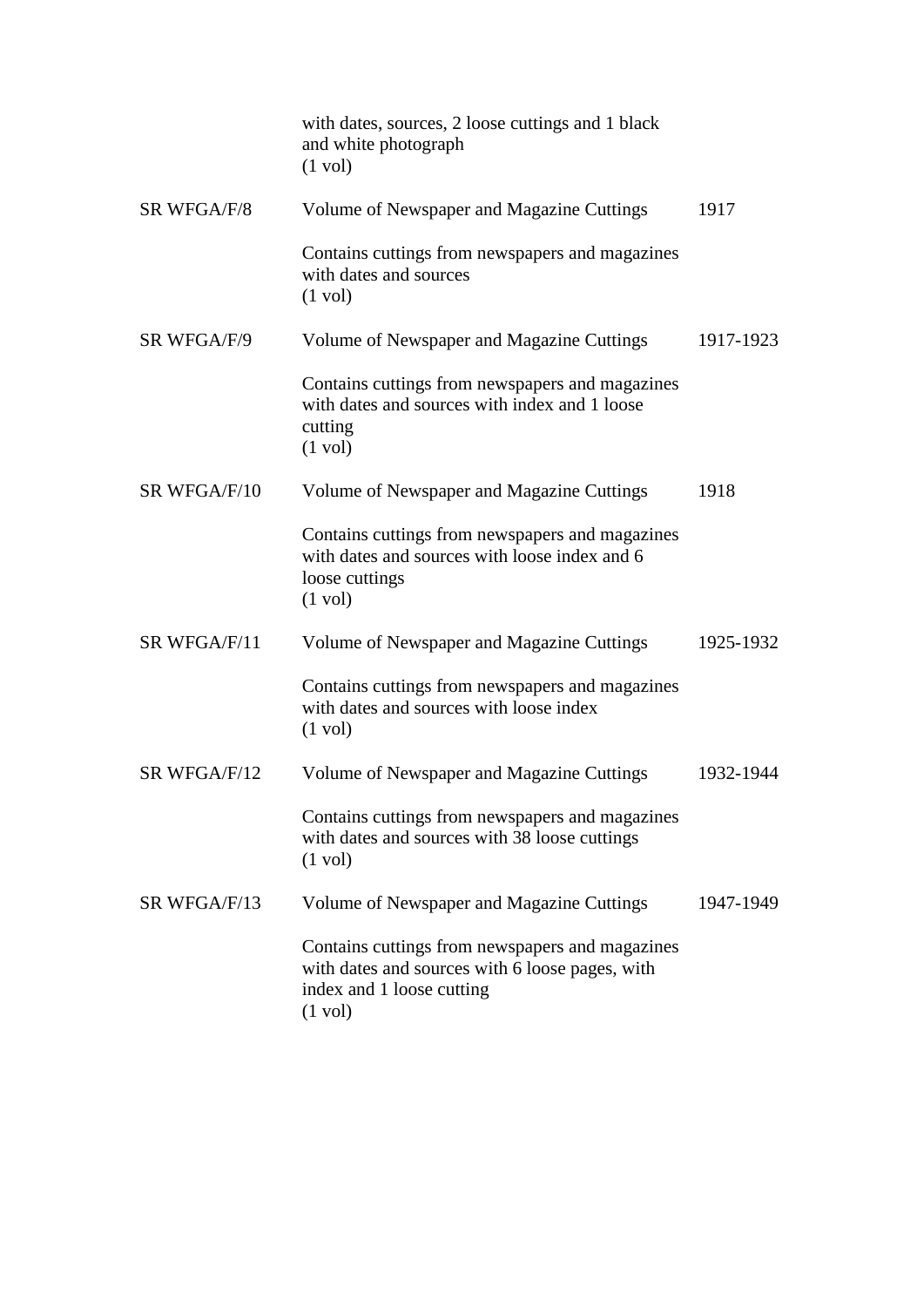| <b>SR WFGA/G</b> | Papers relating to the history of the Women's<br><b>Farm and Garden Association</b>                                                                                                                                                                                                                                                | 1916-1998                           |
|------------------|------------------------------------------------------------------------------------------------------------------------------------------------------------------------------------------------------------------------------------------------------------------------------------------------------------------------------------|-------------------------------------|
| SR WFGA/G/1      | File relating to the history of the Women's Farm<br>and Garden Association                                                                                                                                                                                                                                                         | 1961-1998                           |
|                  | Consists of a pamplet entitled An Outline of the<br>Women's Farm and Garden Association, a plan of<br>a proposed history of the WFGA and a<br>promotional leaflet for the society<br>$(3$ docs)                                                                                                                                    |                                     |
| SR WFGA/G/2      | File of newspaper and magazine cuttings                                                                                                                                                                                                                                                                                            | 1916-1996                           |
|                  | Consists of cuttings from Country Life, Punch,<br>The Citizen, Royal Magazine, The Times and the<br>Garden and a black and white photograph of Miss<br>M J Dunn, head of the Rural Economics Centre,<br>Lackham School of Agriculture<br>$(7$ docs)                                                                                |                                     |
| SR WFGA/G/3      | File of photocopies of bulletins and journals<br>produced by the Women's Farm and Garden<br>Association                                                                                                                                                                                                                            | 1900-1929                           |
|                  | Consists of issues for Mar, Jun and Dec 1900,<br>Mar, Jun, Sep and Dec 1901, Mar, Jul and Oct<br>1902, Jan and Jul 1903, Jul 1904, 1929 and a<br>cutting from 1920<br>$(15$ docs)                                                                                                                                                  |                                     |
| SR WFGA/G/4      | File of photocopies of photographs                                                                                                                                                                                                                                                                                                 | n.d.[early<br>twentieth<br>century] |
|                  | Consists of photographs of unidentified groups of<br>women working the land, the Queen Elizabeth the<br>Queen Mother visiting the Women's Farm and<br>Garden Association at Courtauld House, butter<br>making and the Queen visiting the Women's Farm<br>and Garden Association Rose Show Tent at a<br>show<br>$(14 \text{ docs})$ |                                     |
| SR WFGA/G/5      | File of photocopies of documents [from the<br>Imperial War Museum] relating to the women                                                                                                                                                                                                                                           | 1916-1919                           |